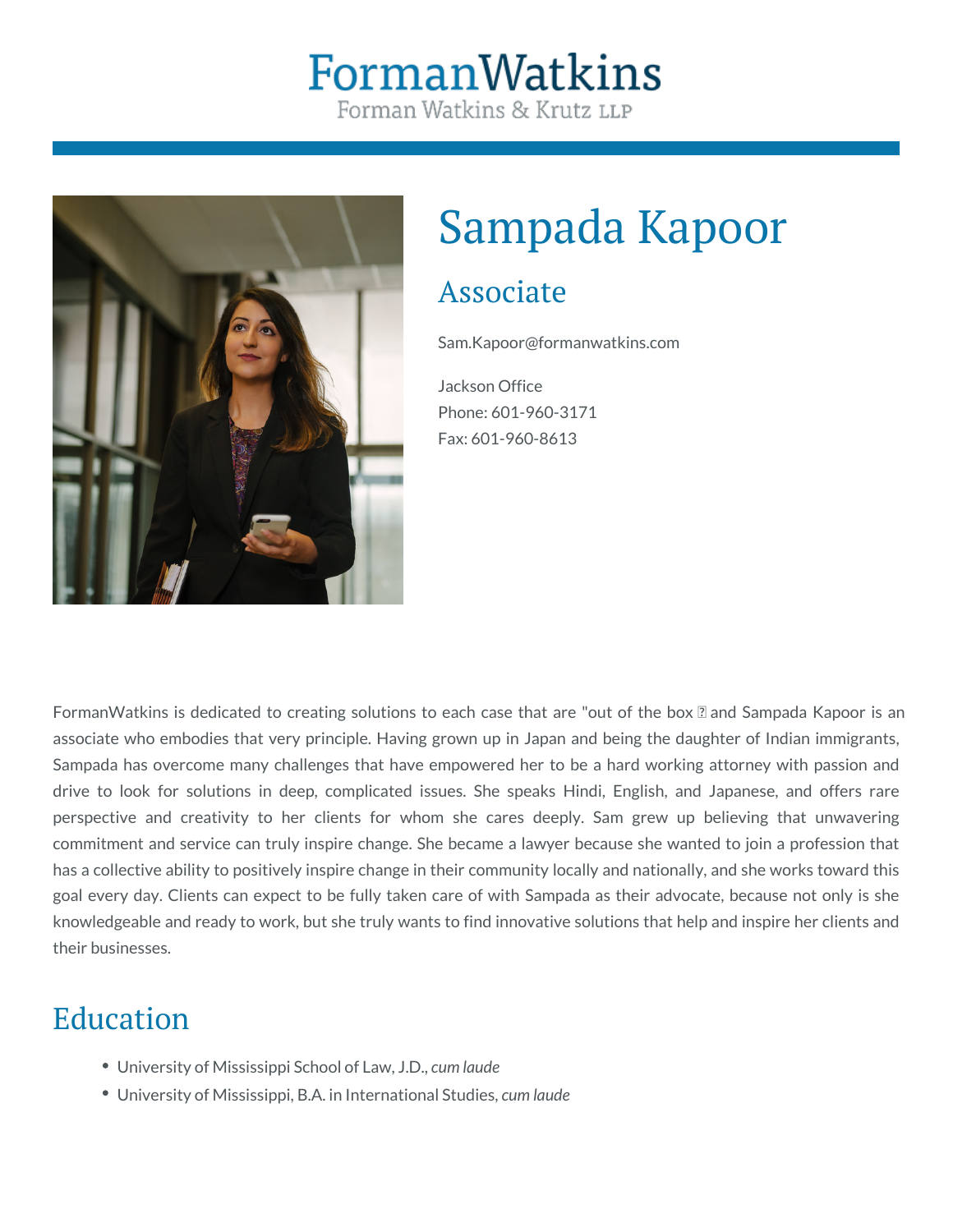# Bar Admissions

Mississippi

### Professional Recognition

- Law-Related Public Education Award Recipient presented by the Mississ
- FormanWatkins Pro Bono Star (2021)
- Selected to Mid-South Rising Stars (2020-2021)
- Selected as Moisse isosfippi Busines 2.9 1.90 Lumeraaders in Law

## Organization/Committee Memberships

- Diversity Council member, The University of Mississippi School of Law
- The Mississippi Bar Young Lawyers Division, Board of Directors (2021)

### Publications

- $\bullet$  ["Stay or Go? Young Mississippians Weig](https://mississippitoday.org/2021/05/17/podcast-stay-or-go-young-mississippians-weigh-their-future-in-the-state/)h"TPhoedicaFsuttubnye Ministshi**e**s SptateToday
- ["COVID-19 and the Workplace: An Em](http://www.formanwatkins.com/blog/employment-law-update-covid-19-and-the-workplace-an-employers-quick-guide/)plboperm'ssnQWiactkkiGssi&leKrutz LLP New 2020.
- Lifting the Corporate Veil: Hobby Loubhiy ears dity to flM ipsisotation posison of Newsletter, May 2016.

## Pro Bono & Community Service

- Moot court judge, volunteer
- Mississippi Volunteer Lawyer Program, volunteer